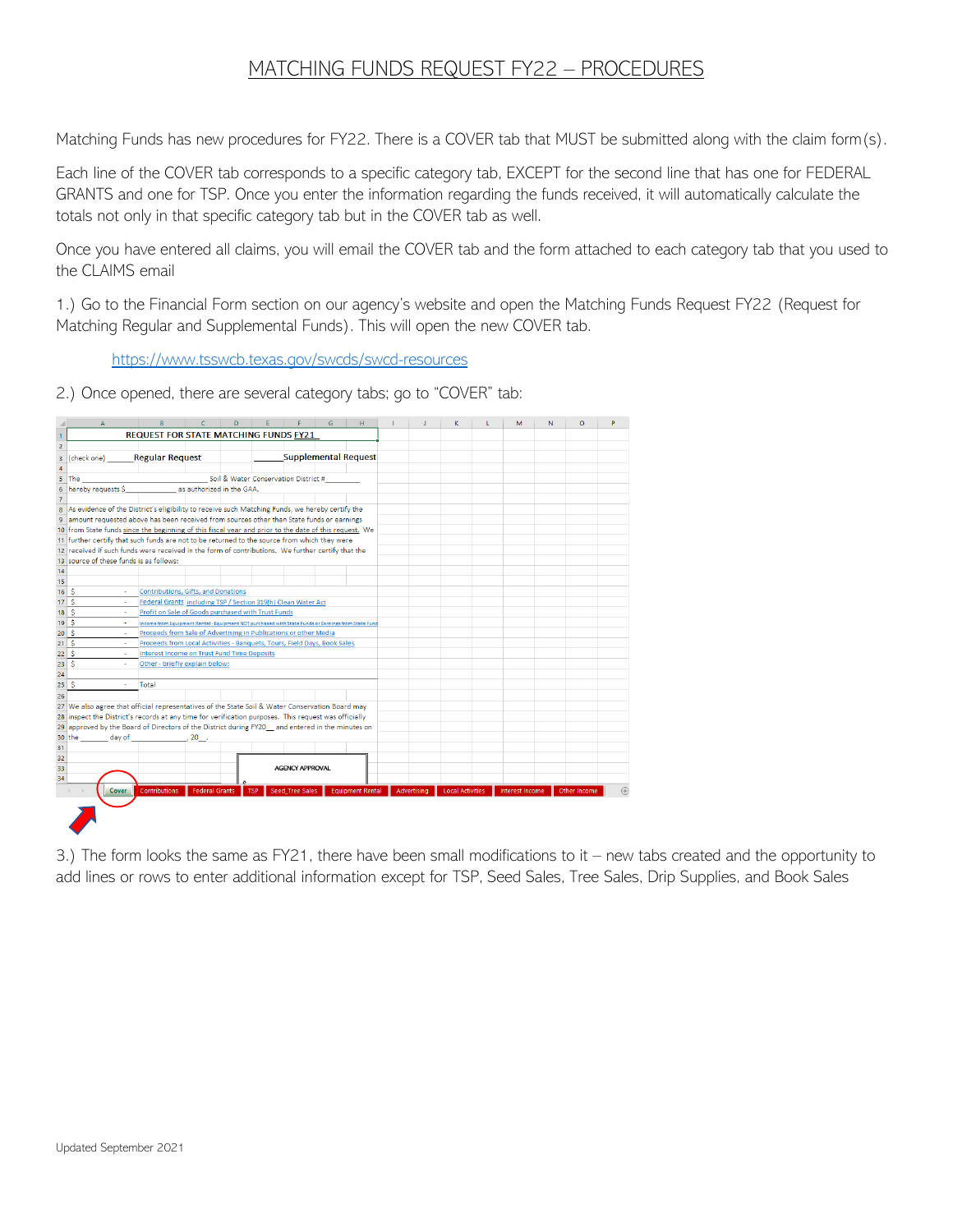|                 |                                                                                                       |                                                                                                     |                                                                                                                 | D.         |  |                                      |  |                         |  |             |                         |  | м                      | N | $\Omega$     | D   |
|-----------------|-------------------------------------------------------------------------------------------------------|-----------------------------------------------------------------------------------------------------|-----------------------------------------------------------------------------------------------------------------|------------|--|--------------------------------------|--|-------------------------|--|-------------|-------------------------|--|------------------------|---|--------------|-----|
| $\mathbf{1}$    |                                                                                                       | <b>REQUEST FOR STATE MATCHING FUNDS FY21</b>                                                        |                                                                                                                 |            |  |                                      |  |                         |  |             |                         |  |                        |   |              |     |
| $\overline{2}$  |                                                                                                       |                                                                                                     |                                                                                                                 |            |  |                                      |  |                         |  |             |                         |  |                        |   |              |     |
| 3               | (check one)                                                                                           | <b>Regular Request</b>                                                                              |                                                                                                                 |            |  | <b>Supplemental Request</b>          |  |                         |  |             |                         |  |                        |   |              |     |
| 4               |                                                                                                       |                                                                                                     |                                                                                                                 |            |  |                                      |  |                         |  |             |                         |  |                        |   |              |     |
| 5               | <b>The</b>                                                                                            |                                                                                                     |                                                                                                                 |            |  | Soil & Water Conservation District # |  |                         |  |             |                         |  |                        |   |              |     |
| 6               | hereby requests \$                                                                                    |                                                                                                     | as authorized in the GAA.                                                                                       |            |  |                                      |  |                         |  |             |                         |  |                        |   |              |     |
| $\overline{7}$  |                                                                                                       |                                                                                                     |                                                                                                                 |            |  |                                      |  |                         |  |             |                         |  |                        |   |              |     |
| 8               | As evidence of the District's eligibility to receive such Matching Funds, we hereby certify the       |                                                                                                     |                                                                                                                 |            |  |                                      |  |                         |  |             |                         |  |                        |   |              |     |
|                 | 9 amount requested above has been received from sources other than State funds or earnings            |                                                                                                     |                                                                                                                 |            |  |                                      |  |                         |  |             |                         |  |                        |   |              |     |
|                 | 10 from State funds since the beginning of this fiscal year and prior to the date of this request. We |                                                                                                     |                                                                                                                 |            |  |                                      |  |                         |  |             |                         |  |                        |   |              |     |
|                 | 11 further certify that such funds are not to be returned to the source from which they were          |                                                                                                     |                                                                                                                 |            |  |                                      |  |                         |  |             |                         |  |                        |   |              |     |
|                 | 12 received if such funds were received in the form of contributions. We further certify that the     |                                                                                                     |                                                                                                                 |            |  |                                      |  |                         |  |             |                         |  |                        |   |              |     |
|                 | 13 source of these funds is as follows:                                                               |                                                                                                     |                                                                                                                 |            |  |                                      |  |                         |  |             |                         |  |                        |   |              |     |
| 14              |                                                                                                       |                                                                                                     |                                                                                                                 |            |  |                                      |  |                         |  |             |                         |  |                        |   |              |     |
| 15              |                                                                                                       |                                                                                                     |                                                                                                                 |            |  |                                      |  |                         |  |             |                         |  |                        |   |              |     |
| 16              | Ŝ                                                                                                     | Contributions, Gifts, and Donations                                                                 |                                                                                                                 |            |  |                                      |  |                         |  |             |                         |  |                        |   |              |     |
| 17 <sup>5</sup> |                                                                                                       |                                                                                                     | Federal Grants including TSP / Section 319(h) Clean Water<br>Profit on Sale of Goods purchased with Trust Funds |            |  |                                      |  |                         |  |             |                         |  |                        |   |              |     |
| 18              | Ś                                                                                                     |                                                                                                     |                                                                                                                 |            |  |                                      |  |                         |  |             |                         |  |                        |   |              |     |
| 19              | Ś                                                                                                     | Income from Equipment Rental - Equipment NOT purchased with State Funds or Earnings from State Fund |                                                                                                                 |            |  |                                      |  |                         |  |             |                         |  |                        |   |              |     |
| 20              | Ś                                                                                                     | Proceeds from Sale of Advertising in Publications or other Media                                    |                                                                                                                 |            |  |                                      |  |                         |  |             |                         |  |                        |   |              |     |
| 21              | -Ś                                                                                                    | Proceeds from Local Activities - Banquets, Tours, Field Days, Book Sales                            |                                                                                                                 |            |  |                                      |  |                         |  |             |                         |  |                        |   |              |     |
| 22              | <b>S</b>                                                                                              | <b>Interest Income on Trust Fund Time Deposits</b>                                                  |                                                                                                                 |            |  |                                      |  |                         |  |             |                         |  |                        |   |              |     |
| 23              | Ŝ                                                                                                     | Other - briefly explain below:                                                                      |                                                                                                                 |            |  |                                      |  |                         |  |             |                         |  |                        |   |              |     |
| 24              |                                                                                                       |                                                                                                     |                                                                                                                 |            |  |                                      |  |                         |  |             |                         |  |                        |   |              |     |
| 25              | l s                                                                                                   | Total                                                                                               |                                                                                                                 |            |  |                                      |  |                         |  |             |                         |  |                        |   |              |     |
| 26              |                                                                                                       |                                                                                                     |                                                                                                                 |            |  |                                      |  |                         |  |             |                         |  |                        |   |              |     |
|                 | 27 We also agree that official representatives of the State Soil & Water Conservation Board may       |                                                                                                     |                                                                                                                 |            |  |                                      |  |                         |  |             |                         |  |                        |   |              |     |
|                 | 28 inspect the District's records at any time for verification purposes. This request was officially  |                                                                                                     |                                                                                                                 |            |  |                                      |  |                         |  |             |                         |  |                        |   |              |     |
|                 | 29 approved by the Board of Directors of the District during FY20 and entered in the minutes on       |                                                                                                     |                                                                                                                 |            |  |                                      |  |                         |  |             |                         |  |                        |   |              |     |
|                 | day of<br>30 the                                                                                      |                                                                                                     | $20$ .                                                                                                          |            |  |                                      |  |                         |  |             |                         |  |                        |   |              |     |
| 31              |                                                                                                       |                                                                                                     |                                                                                                                 |            |  |                                      |  |                         |  |             |                         |  |                        |   |              |     |
| 32              |                                                                                                       |                                                                                                     |                                                                                                                 |            |  |                                      |  |                         |  |             |                         |  |                        |   |              |     |
| 33              |                                                                                                       |                                                                                                     |                                                                                                                 |            |  | <b>AGENCY APPROVAL</b>               |  |                         |  |             |                         |  |                        |   |              |     |
| 34              |                                                                                                       |                                                                                                     |                                                                                                                 |            |  |                                      |  |                         |  |             |                         |  |                        |   |              |     |
|                 | Cover                                                                                                 | <b>Contributions</b>                                                                                | <b>Federal Grants</b>                                                                                           | <b>TSP</b> |  | <b>Seed Tree Sales</b>               |  | <b>Equipment Rental</b> |  | Advertising | <b>Local Activities</b> |  | <b>Interest Income</b> |   | Other Income | (F) |

## 4.) This will take you to the Contributions tab:

|                         |                                                                                                       |                                                                                                     |                           |                                                 |  |                        | G                                        | н                           |             | K.                      | г | M                      | N | $\circ$      | D |
|-------------------------|-------------------------------------------------------------------------------------------------------|-----------------------------------------------------------------------------------------------------|---------------------------|-------------------------------------------------|--|------------------------|------------------------------------------|-----------------------------|-------------|-------------------------|---|------------------------|---|--------------|---|
| $\mathbf{1}$            |                                                                                                       | <b>REQUEST FOR STATE MATCHING FUNDS FY21</b>                                                        |                           |                                                 |  |                        |                                          |                             |             |                         |   |                        |   |              |   |
| $\overline{2}$          |                                                                                                       |                                                                                                     |                           |                                                 |  |                        |                                          |                             |             |                         |   |                        |   |              |   |
| s.                      | (check one)                                                                                           | <b>Regular Request</b>                                                                              |                           |                                                 |  |                        |                                          | <b>Supplemental Request</b> |             |                         |   |                        |   |              |   |
| $\overline{4}$          |                                                                                                       |                                                                                                     |                           |                                                 |  |                        |                                          |                             |             |                         |   |                        |   |              |   |
| $\overline{\mathbf{s}}$ | The                                                                                                   |                                                                                                     |                           | Soil & Water Conservation District #            |  |                        |                                          |                             |             |                         |   |                        |   |              |   |
| 6                       | hereby requests \$                                                                                    |                                                                                                     | as authorized in the GAA. |                                                 |  |                        |                                          |                             |             |                         |   |                        |   |              |   |
| $\overline{7}$          |                                                                                                       |                                                                                                     |                           |                                                 |  |                        |                                          |                             |             |                         |   |                        |   |              |   |
| 8                       | As evidence of the District's eligibility to receive such Matching Funds, we hereby certify the       |                                                                                                     |                           |                                                 |  |                        |                                          |                             |             |                         |   |                        |   |              |   |
|                         | 9 amount requested above has been received from sources other than State funds or earnings            |                                                                                                     |                           |                                                 |  |                        |                                          |                             |             |                         |   |                        |   |              |   |
|                         | 10 from State funds since the beginning of this fiscal year and prior to the date of this request. We |                                                                                                     |                           |                                                 |  |                        |                                          |                             |             |                         |   |                        |   |              |   |
|                         | 11 further certify that such funds are not to be returned to the source from which they were          |                                                                                                     |                           |                                                 |  |                        |                                          |                             |             |                         |   |                        |   |              |   |
|                         | 12 received if such funds were received in the form of contributions. We further certify that the     |                                                                                                     |                           |                                                 |  |                        |                                          |                             |             |                         |   |                        |   |              |   |
|                         | 13 source of these funds is as follows:                                                               |                                                                                                     |                           |                                                 |  |                        |                                          |                             |             |                         |   |                        |   |              |   |
| $\frac{14}{1}$          |                                                                                                       |                                                                                                     |                           |                                                 |  |                        |                                          |                             |             |                         |   |                        |   |              |   |
| 15                      |                                                                                                       |                                                                                                     |                           |                                                 |  |                        |                                          |                             |             |                         |   |                        |   |              |   |
| 16                      | Ś.                                                                                                    | Contributions, Gifts, and Donations                                                                 |                           |                                                 |  |                        |                                          |                             |             |                         |   |                        |   |              |   |
| 17                      | 'Ŝ                                                                                                    | Federal Grants including TSP / Section 319(h) Clean Water Act                                       |                           |                                                 |  |                        |                                          |                             |             |                         |   |                        |   |              |   |
| 18                      | Š                                                                                                     | Profit on Sale of Goods purchased with Trust Funds                                                  |                           |                                                 |  |                        |                                          |                             |             |                         |   |                        |   |              |   |
| 19                      | Ś                                                                                                     | Income from Equipment Rental - Equipment NOT purchased with State Funds or Earnings from State Fund |                           |                                                 |  |                        |                                          |                             |             |                         |   |                        |   |              |   |
| 20                      | Ŝ                                                                                                     | Proceeds from Sale of Advertising in Publications or other Media                                    |                           |                                                 |  |                        |                                          |                             |             |                         |   |                        |   |              |   |
| 21                      | Ś                                                                                                     | Proceeds from Local Activities - Banquets, Tours, Field Days, Book Sales                            |                           |                                                 |  |                        |                                          |                             |             |                         |   |                        |   |              |   |
| 22                      | Ś<br>٠                                                                                                | Interest Income on Trust Fund Time Deposits                                                         |                           |                                                 |  |                        |                                          |                             |             |                         |   |                        |   |              |   |
| 23                      | ś<br>$\sim$                                                                                           | Other - briefly explain below:                                                                      |                           |                                                 |  |                        |                                          |                             |             |                         |   |                        |   |              |   |
| 24                      |                                                                                                       |                                                                                                     |                           |                                                 |  |                        |                                          |                             |             |                         |   |                        |   |              |   |
| 25                      | l s<br>×.                                                                                             | Total                                                                                               |                           |                                                 |  |                        |                                          |                             |             |                         |   |                        |   |              |   |
| 26                      |                                                                                                       |                                                                                                     |                           |                                                 |  |                        |                                          |                             |             |                         |   |                        |   |              |   |
|                         | 27 We also agree that official representative                                                         |                                                                                                     |                           |                                                 |  |                        | tate Soil & Water Conservation Board may |                             |             |                         |   |                        |   |              |   |
|                         | 28 inspect the District's records at any time                                                         |                                                                                                     |                           | Afication purposes. This request was officially |  |                        |                                          |                             |             |                         |   |                        |   |              |   |
|                         | 29 approved by the Board of Directors of                                                              |                                                                                                     |                           | trict during FY20 and entered in the minutes on |  |                        |                                          |                             |             |                         |   |                        |   |              |   |
|                         | 30 the day of                                                                                         |                                                                                                     |                           |                                                 |  |                        |                                          |                             |             |                         |   |                        |   |              |   |
| 31                      |                                                                                                       |                                                                                                     |                           |                                                 |  |                        |                                          |                             |             |                         |   |                        |   |              |   |
| 32                      |                                                                                                       |                                                                                                     |                           |                                                 |  |                        |                                          |                             |             |                         |   |                        |   |              |   |
| 33                      |                                                                                                       |                                                                                                     |                           |                                                 |  | <b>AGENCY APPROVAL</b> |                                          |                             |             |                         |   |                        |   |              |   |
| 34                      |                                                                                                       |                                                                                                     |                           |                                                 |  |                        |                                          |                             |             |                         |   |                        |   |              |   |
|                         | Cover                                                                                                 | Contributions                                                                                       | <b>Federal Grants</b>     | <b>TSP</b>                                      |  | <b>Seed Tree Sales</b> |                                          | <b>Equipment Rental</b>     | Advertising | <b>Local Activities</b> |   | <b>Interest Income</b> |   | Other Income |   |

5.) You will fill out the information needed. In the gray section, enter the information regarding the contribution received and the yellow section is for the deposit information regarding that contribution or donation.

Regarding the Deposit slip or Transaction Number, please use the transaction ID number from the bank's receipt as reference. Please see an example of what to look for.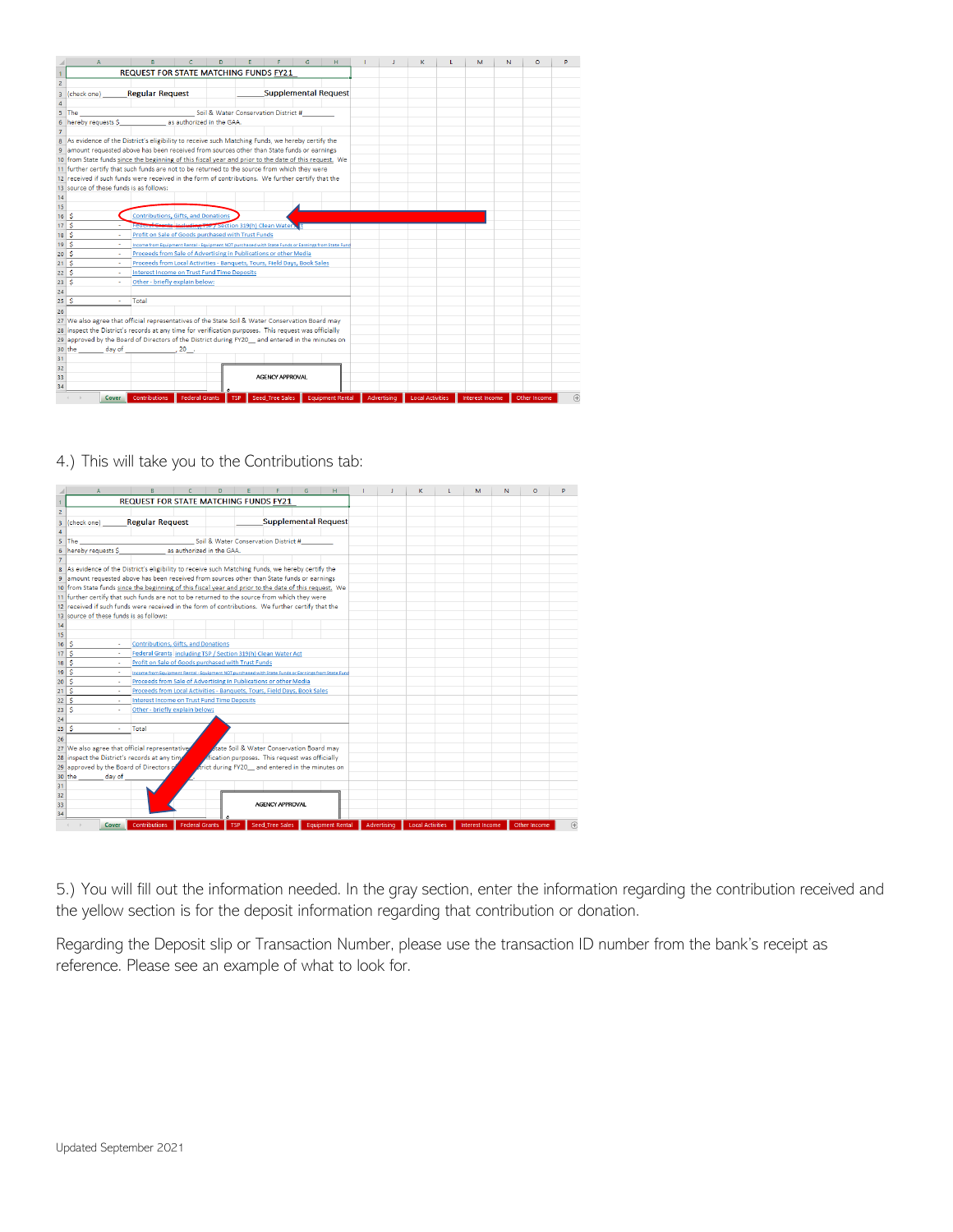| A1                                                                                   | $\checkmark$ fx<br>$\times$                                                                                      | Multi Purpose (Matching Funds)                                |                                  |                                       |                 |                            |                    |                                                  |
|--------------------------------------------------------------------------------------|------------------------------------------------------------------------------------------------------------------|---------------------------------------------------------------|----------------------------------|---------------------------------------|-----------------|----------------------------|--------------------|--------------------------------------------------|
|                                                                                      | <b>C</b>                                                                                                         | D                                                             | E<br>- F                         | $G$ $H$ $1$                           |                 | K                          |                    |                                                  |
|                                                                                      |                                                                                                                  |                                                               |                                  | <b>Multi Purpose (Matching Funds)</b> |                 |                            |                    |                                                  |
| $\frac{1}{2}$ $\frac{2}{3}$ $\frac{4}{5}$ $\frac{5}{6}$ $\frac{6}{7}$ $\frac{9}{10}$ |                                                                                                                  | Reimbursement Request for Contributions, Gifts, and Donations |                                  |                                       |                 |                            |                    |                                                  |
|                                                                                      |                                                                                                                  |                                                               |                                  |                                       |                 |                            |                    |                                                  |
|                                                                                      |                                                                                                                  |                                                               |                                  |                                       |                 |                            |                    |                                                  |
| <b>District Name</b>                                                                 |                                                                                                                  |                                                               |                                  |                                       |                 | District No.               |                    |                                                  |
|                                                                                      |                                                                                                                  |                                                               |                                  |                                       |                 |                            |                    | zona                                             |
|                                                                                      |                                                                                                                  |                                                               |                                  |                                       |                 |                            |                    |                                                  |
|                                                                                      |                                                                                                                  |                                                               |                                  |                                       |                 |                            |                    |                                                  |
|                                                                                      |                                                                                                                  | Contributor/Donor Information                                 |                                  |                                       |                 | SWCD Information           |                    |                                                  |
| Check<br>Date                                                                        | Check<br>No.                                                                                                     | Payee Name                                                    |                                  | Check<br>Amount                       | Deposit<br>Date | Deposit or<br>Transaction  | Deposit<br>Amount  | 0zona<br>National Bank                           |
|                                                                                      |                                                                                                                  |                                                               |                                  |                                       |                 | Number                     |                    |                                                  |
|                                                                                      |                                                                                                                  |                                                               |                                  |                                       |                 |                            |                    |                                                  |
|                                                                                      |                                                                                                                  |                                                               |                                  |                                       |                 |                            |                    |                                                  |
|                                                                                      |                                                                                                                  |                                                               |                                  |                                       |                 |                            |                    | www.ozonabank.com                                |
|                                                                                      |                                                                                                                  |                                                               |                                  |                                       |                 |                            |                    |                                                  |
|                                                                                      |                                                                                                                  |                                                               |                                  |                                       |                 |                            |                    | $[el]$ ar $\frac{112}{112}$<br>7/8/2020 11:46 AM |
|                                                                                      |                                                                                                                  |                                                               |                                  |                                       |                 |                            |                    | Transaction ID: 3311223                          |
|                                                                                      |                                                                                                                  |                                                               |                                  |                                       |                 |                            |                    | Business Date: 7/8/2020                          |
|                                                                                      |                                                                                                                  |                                                               |                                  |                                       |                 |                            |                    |                                                  |
|                                                                                      |                                                                                                                  |                                                               |                                  |                                       |                 |                            |                    |                                                  |
|                                                                                      |                                                                                                                  |                                                               |                                  |                                       |                 |                            |                    |                                                  |
|                                                                                      |                                                                                                                  |                                                               | <b>Total Amount Received: \$</b> |                                       |                 | <b>Total Deposited: \$</b> |                    | Cash deposited for<br>20.00                      |
|                                                                                      | Please note - There must be a check and deposit number to correspond with each entry.                            |                                                               |                                  |                                       |                 |                            |                    | Deposit to <b>the first</b> for<br>20.00         |
|                                                                                      |                                                                                                                  |                                                               |                                  |                                       |                 |                            |                    |                                                  |
| 30 knowledge.                                                                        | I hereby certify that this request for State Matching Funds Worksheet is complete and accurate to the best of my |                                                               |                                  |                                       |                 |                            |                    |                                                  |
|                                                                                      |                                                                                                                  |                                                               |                                  |                                       |                 |                            |                    |                                                  |
|                                                                                      |                                                                                                                  |                                                               |                                  |                                       |                 |                            |                    |                                                  |
|                                                                                      |                                                                                                                  |                                                               |                                  |                                       |                 |                            |                    |                                                  |
|                                                                                      |                                                                                                                  | <b>District Director Approval</b>                             |                                  |                                       |                 | Date                       |                    | Thank you for visiting                           |
| 35<br>$\overline{36}$                                                                |                                                                                                                  |                                                               |                                  |                                       |                 |                            |                    |                                                  |
| $\sim$                                                                               | <b>Contributions</b><br>Cover                                                                                    | <b>Federal Grants</b>                                         |                                  | <b>Seed Tree Sales</b><br>TSP         |                 | <b>Equipment Rental</b>    | <b>Advertising</b> |                                                  |
|                                                                                      |                                                                                                                  |                                                               |                                  |                                       |                 |                            |                    |                                                  |

6.) if you need additional lines, please make sure you also change the cell's format (if needed) as follow:

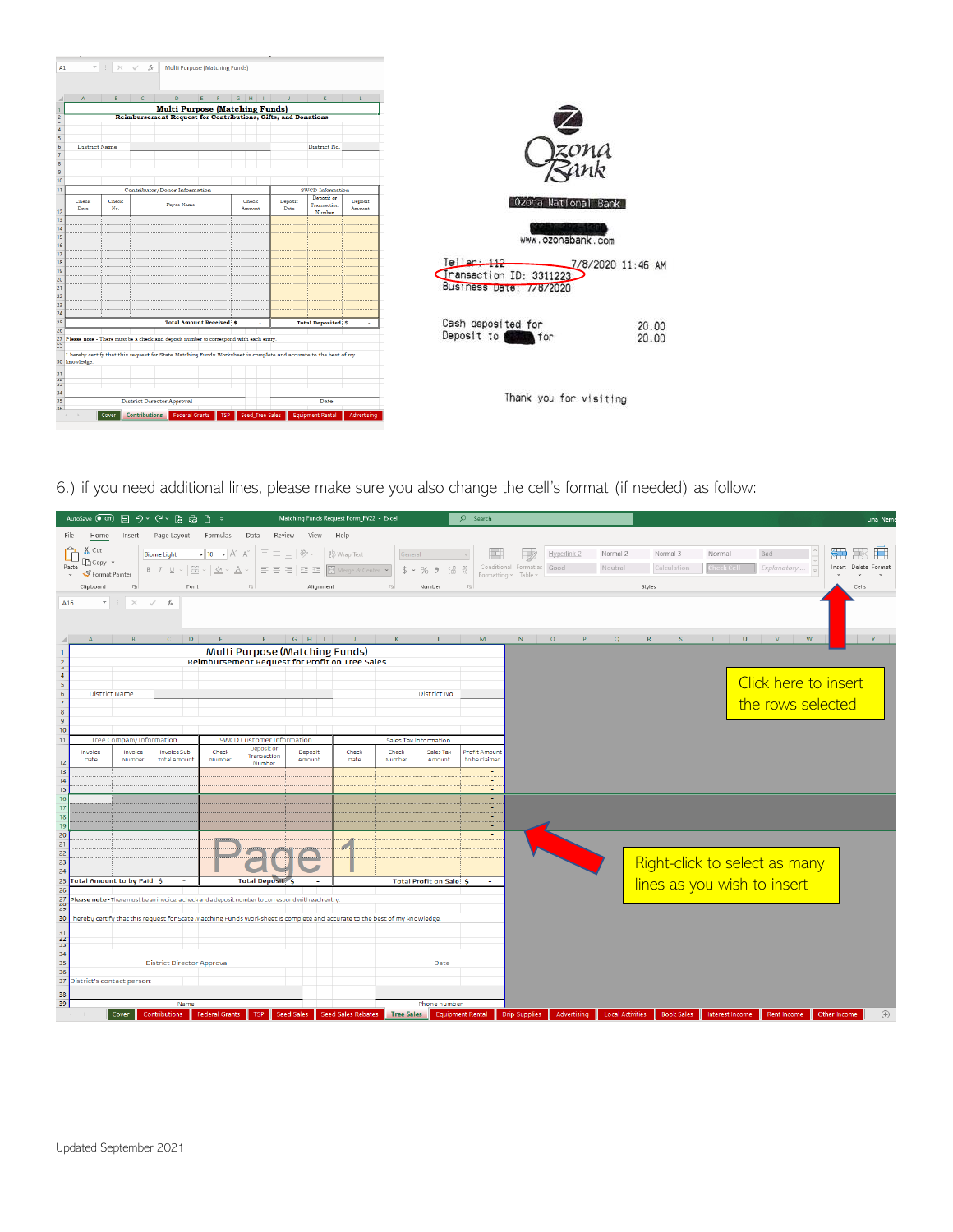| A                          | B                                | Ċ            | D                               | E     |                                                                                                     | G    | H       |        |                                                                                                                             | K     |                                   | M                             |  |  |
|----------------------------|----------------------------------|--------------|---------------------------------|-------|-----------------------------------------------------------------------------------------------------|------|---------|--------|-----------------------------------------------------------------------------------------------------------------------------|-------|-----------------------------------|-------------------------------|--|--|
|                            |                                  |              |                                 |       | Multi Purpose (Matching Funds)                                                                      |      |         |        |                                                                                                                             |       |                                   |                               |  |  |
|                            |                                  |              |                                 |       |                                                                                                     |      |         |        | <b>Reimbursement Request for Profit on Tree Sales</b>                                                                       |       |                                   |                               |  |  |
|                            |                                  |              |                                 |       |                                                                                                     |      |         |        |                                                                                                                             |       |                                   |                               |  |  |
|                            |                                  |              |                                 |       |                                                                                                     |      |         |        |                                                                                                                             |       |                                   |                               |  |  |
| <b>District Name</b>       |                                  |              |                                 |       |                                                                                                     |      |         |        |                                                                                                                             |       | District No.                      |                               |  |  |
|                            |                                  |              |                                 |       |                                                                                                     |      |         |        |                                                                                                                             |       |                                   |                               |  |  |
|                            |                                  |              |                                 |       |                                                                                                     |      |         |        |                                                                                                                             |       |                                   |                               |  |  |
|                            |                                  |              |                                 |       |                                                                                                     |      |         |        |                                                                                                                             |       |                                   |                               |  |  |
|                            | Tree Company Information         |              |                                 |       | SWCD Customer Information                                                                           |      |         |        | Sales Tax Information                                                                                                       |       |                                   |                               |  |  |
| Invoice                    | Invoice                          | Invoice Sub- |                                 | Check | Deposit or                                                                                          |      | Deposit |        | Check                                                                                                                       | Check | Sales Tax                         | Profit Amount                 |  |  |
| Date                       | Number<br>Total Amount<br>Number |              | Transaction<br>Amount<br>Number |       |                                                                                                     | Date | Number  | Amount | to be Claimed                                                                                                               |       |                                   |                               |  |  |
|                            |                                  |              |                                 |       |                                                                                                     |      |         |        |                                                                                                                             |       |                                   |                               |  |  |
|                            |                                  |              |                                 |       |                                                                                                     |      |         |        |                                                                                                                             |       |                                   |                               |  |  |
|                            |                                  |              |                                 |       |                                                                                                     |      |         |        |                                                                                                                             |       | After the new rows were inserted, | $\overline{\phantom{0}}$<br>. |  |  |
|                            |                                  |              |                                 |       |                                                                                                     |      |         |        |                                                                                                                             |       | the format needs to be changed.   |                               |  |  |
|                            |                                  |              |                                 |       |                                                                                                     |      |         |        |                                                                                                                             |       |                                   |                               |  |  |
|                            |                                  |              |                                 |       |                                                                                                     |      |         |        |                                                                                                                             |       |                                   |                               |  |  |
| ×                          |                                  |              |                                 |       |                                                                                                     |      |         |        |                                                                                                                             |       |                                   |                               |  |  |
|                            |                                  |              |                                 |       |                                                                                                     |      |         |        |                                                                                                                             |       |                                   |                               |  |  |
|                            |                                  |              |                                 |       |                                                                                                     |      |         |        |                                                                                                                             |       |                                   |                               |  |  |
|                            |                                  |              |                                 |       |                                                                                                     |      |         |        |                                                                                                                             |       |                                   |                               |  |  |
|                            |                                  |              |                                 |       |                                                                                                     |      |         |        |                                                                                                                             |       |                                   |                               |  |  |
|                            |                                  |              |                                 |       |                                                                                                     |      |         |        |                                                                                                                             |       |                                   |                               |  |  |
|                            |                                  |              |                                 |       |                                                                                                     |      |         |        |                                                                                                                             |       |                                   |                               |  |  |
| Total Amount to by Paid \$ |                                  |              |                                 |       | <b>Total Deposit: \$</b>                                                                            |      |         |        |                                                                                                                             |       | Total Profit on Sale: \$          |                               |  |  |
|                            |                                  |              |                                 |       |                                                                                                     |      |         |        |                                                                                                                             |       |                                   |                               |  |  |
|                            |                                  |              |                                 |       | Please note - There must be an invoice, a check and a deposit number to correspond with each entry. |      |         |        |                                                                                                                             |       |                                   |                               |  |  |
|                            |                                  |              |                                 |       |                                                                                                     |      |         |        |                                                                                                                             |       |                                   |                               |  |  |
|                            |                                  |              |                                 |       |                                                                                                     |      |         |        | I hereby certify that this request for State Matching Funds Worksheet is complete and accurate to the best of my knowledge. |       |                                   |                               |  |  |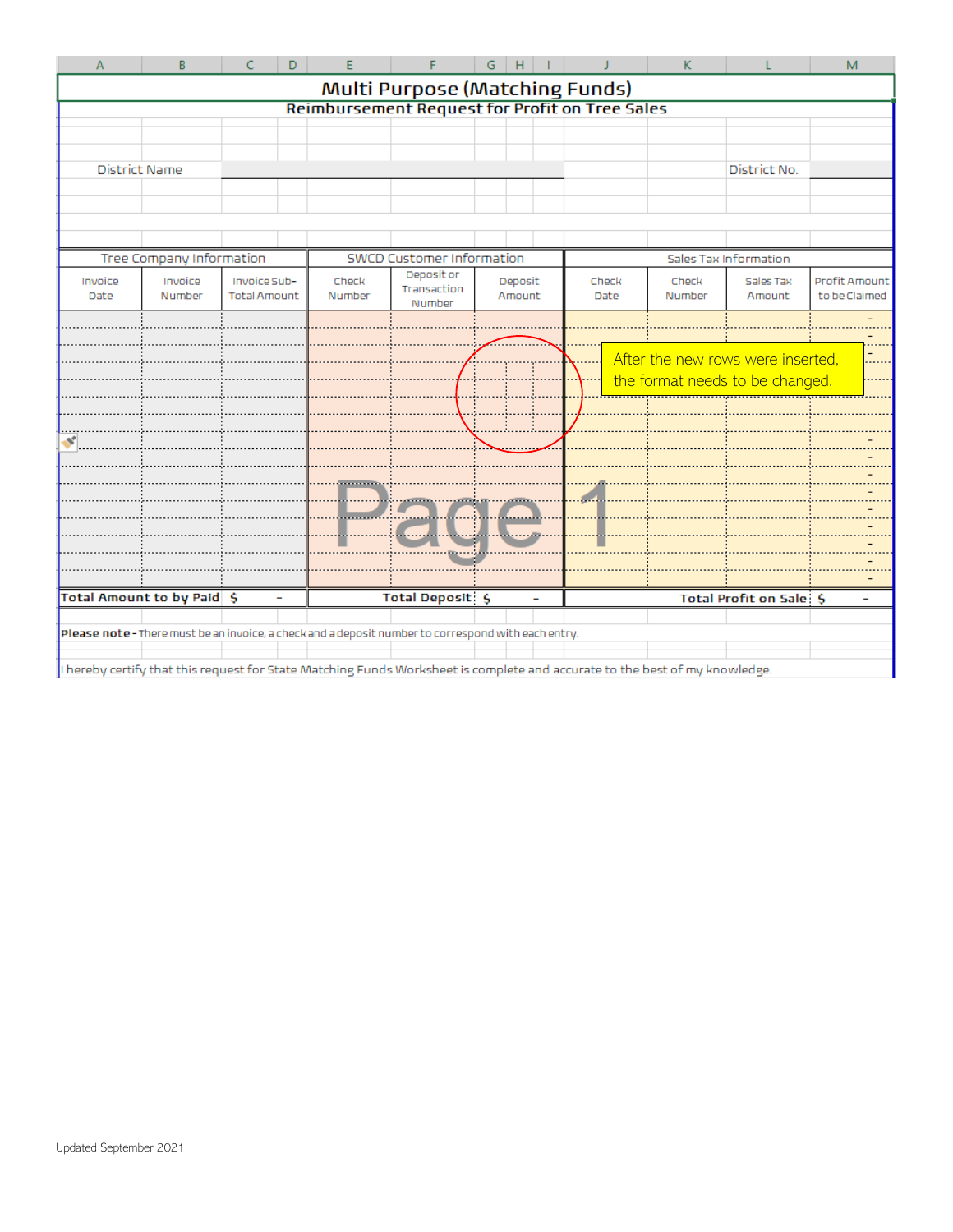| File                | Home                                              | Insert                     | Page Layout                              |      | Formulas                                                                                                                                      | Data                    | Review                           |               | View          |  | Help                                           |                         |             |                                                                                             |                         |                       |
|---------------------|---------------------------------------------------|----------------------------|------------------------------------------|------|-----------------------------------------------------------------------------------------------------------------------------------------------|-------------------------|----------------------------------|---------------|---------------|--|------------------------------------------------|-------------------------|-------------|---------------------------------------------------------------------------------------------|-------------------------|-----------------------|
|                     | $\chi$ Cut<br>凸 Copy ~<br>Paste<br>Format Painter |                            | <b>Biome Light</b><br>$B$ $I$ $U$ $\sim$ |      | $\sim$ 10 $\sim$ A <sup><math>\sim</math></sup> A <sup><math>\sim</math></sup><br>$\frac{A}{2}$ $\sim$ $\frac{A}{2}$ $\sim$<br>$\mathbb{H}$ - |                         | $\Xi \equiv \pm 12$<br>트 프 트 트 프 |               |               |  | ゃ Wrap Text<br>国 Merge & Center •              |                         | General     | $\substack{<\\-0\\0\end{array}\, \substack{.00\\0\\0\end{subarray}$<br>$$ 8 \times \%$<br>, |                         | Conditio<br>Formattin |
|                     | Clipboard                                         |                            |                                          | Font |                                                                                                                                               | $\overline{\mathbb{N}}$ |                                  |               | Alignment     |  |                                                | $\overline{\mathbb{N}}$ |             | Number                                                                                      | $\overline{\mathbb{N}}$ |                       |
| G15                 |                                                   |                            | fx                                       |      |                                                                                                                                               |                         |                                  |               |               |  |                                                |                         |             |                                                                                             |                         |                       |
|                     |                                                   |                            |                                          |      |                                                                                                                                               |                         |                                  |               |               |  |                                                |                         |             |                                                                                             |                         |                       |
|                     |                                                   | $2$ – click format painter |                                          | D    | E                                                                                                                                             | F                       |                                  | ${\mathsf G}$ | $H$ $1$       |  | J                                              |                         | κ           | L                                                                                           |                         | М                     |
| 1                   |                                                   |                            |                                          |      |                                                                                                                                               |                         |                                  |               |               |  | Multi Purpose (Matching Funds)                 |                         |             |                                                                                             |                         |                       |
| $\frac{2}{3}$       |                                                   |                            |                                          |      |                                                                                                                                               |                         |                                  |               |               |  | Reimbursement Request for Profit on Tree Sales |                         |             |                                                                                             |                         |                       |
| $\overline{4}$      |                                                   |                            |                                          |      |                                                                                                                                               |                         |                                  |               |               |  |                                                |                         |             |                                                                                             |                         |                       |
| $\overline{5}$      |                                                   |                            |                                          |      |                                                                                                                                               |                         |                                  |               |               |  |                                                |                         |             |                                                                                             |                         |                       |
| 6                   |                                                   | District Name              |                                          |      |                                                                                                                                               |                         |                                  |               |               |  |                                                |                         |             | District No.                                                                                |                         |                       |
| $\overline{7}$<br>8 |                                                   |                            |                                          |      |                                                                                                                                               |                         |                                  |               |               |  |                                                |                         |             |                                                                                             |                         |                       |
| 9                   |                                                   |                            |                                          |      |                                                                                                                                               |                         |                                  |               |               |  |                                                |                         |             |                                                                                             |                         |                       |
| 10                  |                                                   |                            |                                          |      |                                                                                                                                               |                         |                                  |               |               |  |                                                |                         |             |                                                                                             |                         |                       |
| 11                  |                                                   | Tree Company Information   |                                          |      | <b>SWCD Customer Information</b>                                                                                                              |                         |                                  |               |               |  |                                                | Sales Tax Information   |             |                                                                                             |                         |                       |
| 12                  | Invoice<br>Date                                   | Invoice<br>Number          | Invoice Sub-<br><b>Total Amount</b>      |      | Deposit or<br>Deposit<br>Check<br>Transaction<br>Number<br>Amount<br>Number                                                                   |                         |                                  |               | Check<br>Date |  | Check<br>Number                                | Sales Tax<br>Amount     |             | Profit Amount<br>to be Claimed                                                              |                         |                       |
| 13                  |                                                   |                            |                                          |      |                                                                                                                                               |                         |                                  |               |               |  |                                                |                         |             | 1 - make sure your cursor is                                                                |                         |                       |
| 14<br>15            |                                                   |                            |                                          |      |                                                                                                                                               |                         |                                  |               |               |  |                                                |                         |             | in a cell above the recently                                                                |                         |                       |
| 16                  |                                                   |                            |                                          |      |                                                                                                                                               |                         |                                  |               |               |  |                                                |                         | added cells |                                                                                             |                         |                       |
| 17                  |                                                   |                            |                                          |      | $3$ – click and drag down the                                                                                                                 |                         |                                  |               |               |  |                                                |                         |             |                                                                                             |                         |                       |
| 18                  |                                                   |                            |                                          |      | new cells to paste the                                                                                                                        |                         |                                  |               |               |  |                                                |                         |             |                                                                                             |                         |                       |
| 19<br>20            |                                                   |                            |                                          |      | format needed                                                                                                                                 |                         |                                  |               |               |  |                                                |                         |             |                                                                                             |                         |                       |
| $\overline{21}$     | ×                                                 |                            |                                          |      |                                                                                                                                               |                         |                                  |               |               |  |                                                |                         |             |                                                                                             |                         |                       |
| 22                  |                                                   |                            |                                          |      |                                                                                                                                               |                         |                                  |               |               |  |                                                |                         |             |                                                                                             |                         |                       |
| 23                  |                                                   |                            |                                          |      |                                                                                                                                               |                         |                                  |               |               |  |                                                |                         |             |                                                                                             |                         |                       |
| $\overline{24}$     |                                                   |                            |                                          |      |                                                                                                                                               |                         |                                  |               |               |  |                                                |                         |             |                                                                                             |                         |                       |
| 25<br>26            |                                                   |                            |                                          |      |                                                                                                                                               |                         |                                  |               |               |  |                                                |                         |             |                                                                                             |                         |                       |
| 27                  |                                                   |                            |                                          |      |                                                                                                                                               |                         |                                  |               |               |  |                                                |                         |             |                                                                                             |                         |                       |
| 28                  |                                                   |                            |                                          |      |                                                                                                                                               |                         |                                  |               |               |  |                                                |                         |             |                                                                                             |                         |                       |
| 29                  |                                                   | Total Amount to by Paid \$ |                                          | ۰    |                                                                                                                                               | Total Deposit: \$       |                                  |               | ÷             |  |                                                |                         |             | Total Profit on Sale: \$                                                                    |                         | Ξ.                    |
| 30                  |                                                   |                            |                                          |      |                                                                                                                                               |                         |                                  |               |               |  |                                                |                         |             |                                                                                             |                         |                       |

7.) Now, you should be able to enter all the information requested.

8.) If you have multiple entries for **TSP**, Seed Sales, Tree Sales, Drip Supplies, and Book Sales you MUST follow these steps, otherwise, your total amounts/profit amount will not be accurate since the column containing special formulas will not be copied: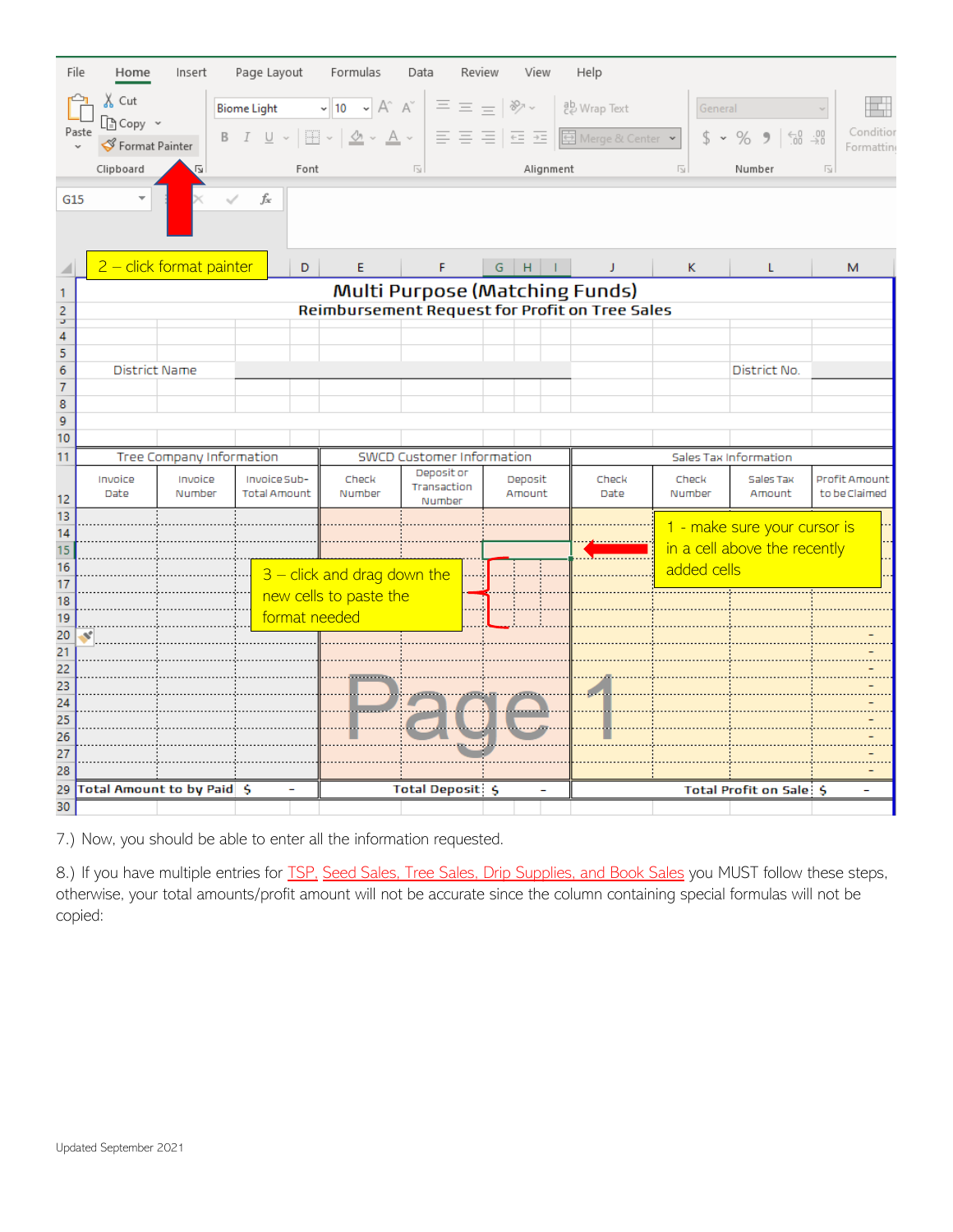| Multi Purpose (Matching Funds)<br><b>Reimbursement Request for TSP Grants</b> |                              |                      |                |                                                                                                   |    |                          |               |          |  |  |  |  |  |
|-------------------------------------------------------------------------------|------------------------------|----------------------|----------------|---------------------------------------------------------------------------------------------------|----|--------------------------|---------------|----------|--|--|--|--|--|
|                                                                               |                              |                      |                |                                                                                                   |    |                          |               |          |  |  |  |  |  |
|                                                                               |                              |                      |                |                                                                                                   |    |                          |               |          |  |  |  |  |  |
|                                                                               |                              |                      |                |                                                                                                   |    |                          |               |          |  |  |  |  |  |
|                                                                               |                              |                      |                |                                                                                                   |    |                          |               |          |  |  |  |  |  |
|                                                                               |                              | District No.         |                |                                                                                                   |    |                          |               |          |  |  |  |  |  |
|                                                                               |                              | <b>District Name</b> |                |                                                                                                   |    |                          |               |          |  |  |  |  |  |
|                                                                               |                              |                      |                |                                                                                                   |    |                          |               |          |  |  |  |  |  |
|                                                                               |                              |                      |                |                                                                                                   |    |                          |               |          |  |  |  |  |  |
| <b>TSP Grants Information</b>                                                 |                              |                      |                |                                                                                                   |    |                          |               |          |  |  |  |  |  |
| <b>Direct</b>                                                                 |                              | Amount               |                |                                                                                                   |    |                          |               |          |  |  |  |  |  |
| Deposit Date                                                                  | <b>Direct</b><br>Deposit No. |                      | TPS Month Paid |                                                                                                   |    | Amount paid<br>by TSSWCB | Allowed to by |          |  |  |  |  |  |
|                                                                               |                              |                      |                |                                                                                                   |    |                          |               | Claimed  |  |  |  |  |  |
|                                                                               |                              |                      | August         |                                                                                                   | Š  | 500.00                   |               | 375.00   |  |  |  |  |  |
|                                                                               |                              |                      | September      |                                                                                                   | Š  | 350.00                   |               | 262.50   |  |  |  |  |  |
|                                                                               |                              |                      | October        |                                                                                                   | \$ | 675.00                   |               | 506.25   |  |  |  |  |  |
| Fill out all cells                                                            |                              |                      | November       |                                                                                                   | Š  | 230.00                   |               | 172.50   |  |  |  |  |  |
|                                                                               | available, then print        |                      | December       |                                                                                                   | Š  | 510.00:                  |               | 382.50   |  |  |  |  |  |
| the page                                                                      |                              |                      | January        |                                                                                                   | Š  | 487.00                   |               | 365.25   |  |  |  |  |  |
|                                                                               |                              |                      | February       |                                                                                                   | Š  | 259.00                   |               | 194.25   |  |  |  |  |  |
|                                                                               |                              |                      | March          |                                                                                                   | Š  | 179.00                   |               | 134.25   |  |  |  |  |  |
|                                                                               |                              |                      | April          |                                                                                                   |    | 564.00                   |               | 423.00   |  |  |  |  |  |
|                                                                               |                              |                      | May            |                                                                                                   | \$ | 254.00                   |               | 190.50   |  |  |  |  |  |
|                                                                               |                              |                      | Uune           |                                                                                                   |    | 364.00                   |               | 273.00   |  |  |  |  |  |
|                                                                               |                              |                      | July           |                                                                                                   |    | 784.00                   |               | 588.00   |  |  |  |  |  |
|                                                                               |                              |                      |                | Total Amount Claimed   \$                                                                         |    |                          |               | 3,867.00 |  |  |  |  |  |
|                                                                               |                              |                      |                |                                                                                                   |    |                          |               |          |  |  |  |  |  |
|                                                                               |                              |                      |                | Please note - There must be a direct deposit or transaction number to correspond with each entry. |    |                          |               |          |  |  |  |  |  |
|                                                                               |                              |                      |                |                                                                                                   |    |                          |               |          |  |  |  |  |  |